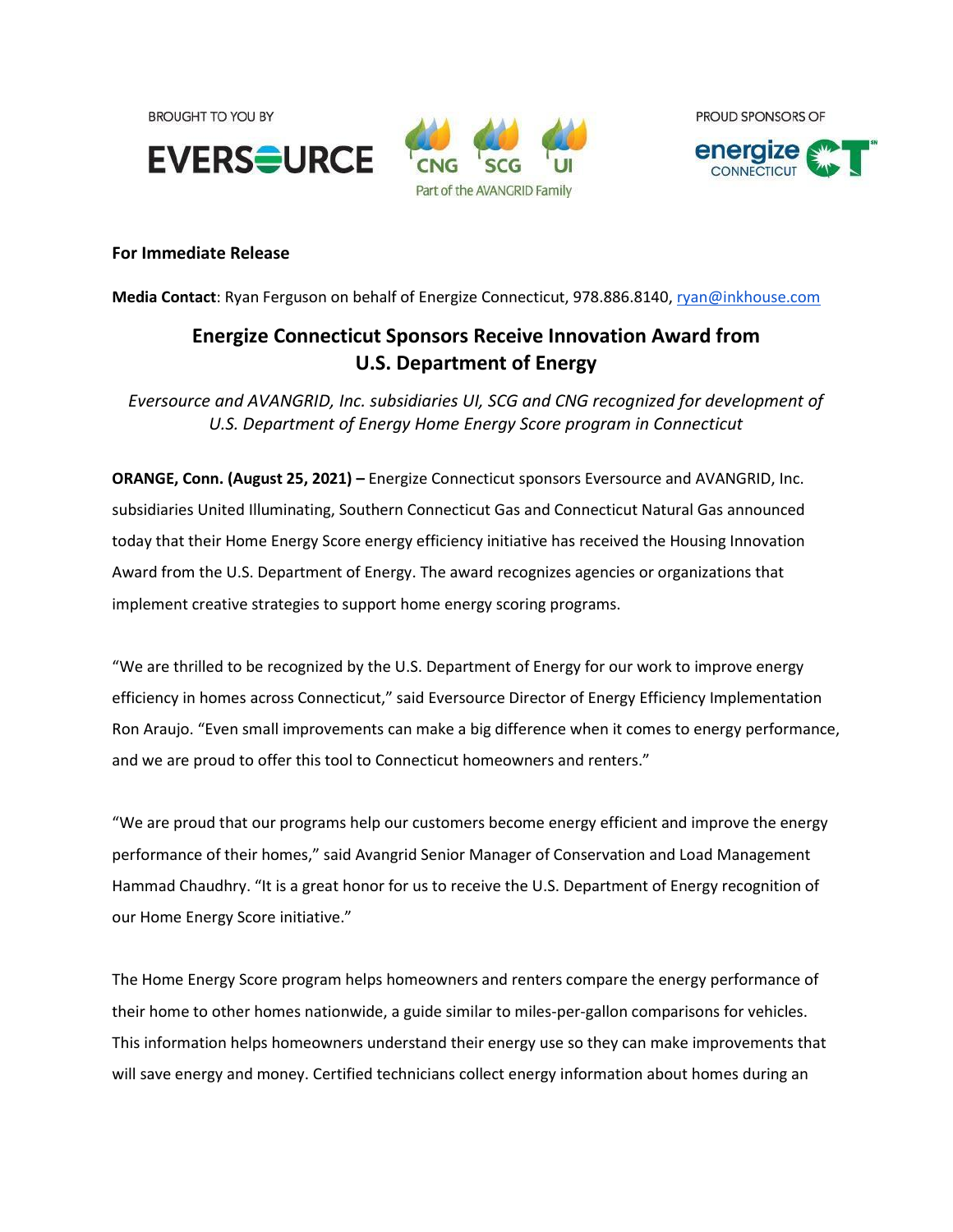energy assessment, scoring the homes to indicate the home's actual energy performance and then provide a second score based on achievable energy saving recommendations.

The goal of the Home Energy Score program is to encourage homeowners and renters to save energy, to make them more aware of their home's energy efficiency and, to encourage efficiency improvements. Home Energy Scores include a variety of energy efficiency measures that help homeowners and renters save money and improve comfort. The score allows for greater transparency, so home buyers and renters can make informed decisions around energy bills and costs.

Energize Connecticut is an initiative dedicated to empowering smart energy choices and helping consumers save money and use clean energy. It is an initiative of the Energy Efficiency Fund, the Connecticut Green Bank, the State, Eversource, UI, SCG and CNG, and provides energy saving resources and information to consumers, businesses and communities across the state.

## **About Eversource:**

Eversource (NYSE: ES), celebrated as a national leader for its corporate citizenship, is the #1 energy company in [Newsweek](https://www.newsweek.com/americas-most-responsible-companies-2021)'s list of America's Most Responsible Companies for 2021 and recognized as one of America's Most JUST Companies. Eversource transmits and delivers electricity to 1.27 million customers in 149 cities and towns, provides natural gas to 246,000 customers in 74 communities, and supplies water to approximately 216,000 customers in 52 communities across Connecticut. Eversource harnesses the commitment of approximately 9,300 employees across three states to build a single, united company around the mission of safely delivering reliable energy and water with superior customer service. The #1 energy efficiency provider in the nation, the company is empowering a clean energy future in the Northeast, with nationally-recognized energy efficiency solutions and successful programs to integrate new clean energy resources like solar, offshore wind, electric vehicles and battery storage, into the electric system. For more information, please visit [eversource.com,](http://eversource.com/) and follow us on [Twitter,](http://twitter.com/eversourcect) [Facebook,](http://facebook.com/eversourcect) [Instagram,](http://instagram.com/eversourceenergy) and [LinkedIn.](https://www.linkedin.com/company/eversourceenergy) For more information on our water services, visit [aquarionwater.com.](http://aquarionwater.com/)

## **About UI:**

The United Illuminating Company (UI) is a subsidiary of AVANGRID, Inc. Established in 1899, UI operates approximately 3,500 miles of electric distribution lines and 139 miles of transmission lines. It serves approximately 339,000 customers in the greater New Haven and Bridgeport areas of Connecticut. UI received the Edison Electric Institute's Emergency Recovery Award recognizing the company's response to the May 2018 storms that impacted its service territory. For more information, visit [www.uinet.com.](http://www.uinet.com./)

#### **About SCG:**

The Southern Connecticut Gas Company (SCG) is a subsidiary of AVANGRID, Inc. Established in 1847, SCG operates approximately 2,500 miles of natural gas distribution pipelines, serving approximately 203,000 customers in the greater New Haven and Bridgeport areas of Connecticut. For more information, visit [www.soconngas.com.](http://www.soconngas.com./)

## **About CNG:**

Connecticut Natural Gas Corporation (CNG) is a subsidiary of AVANGRID, Inc. Established in 1848, CNG operates 2,160 miles of natural gas distribution pipeline, serving approximately 191,000 customers across 26 communities